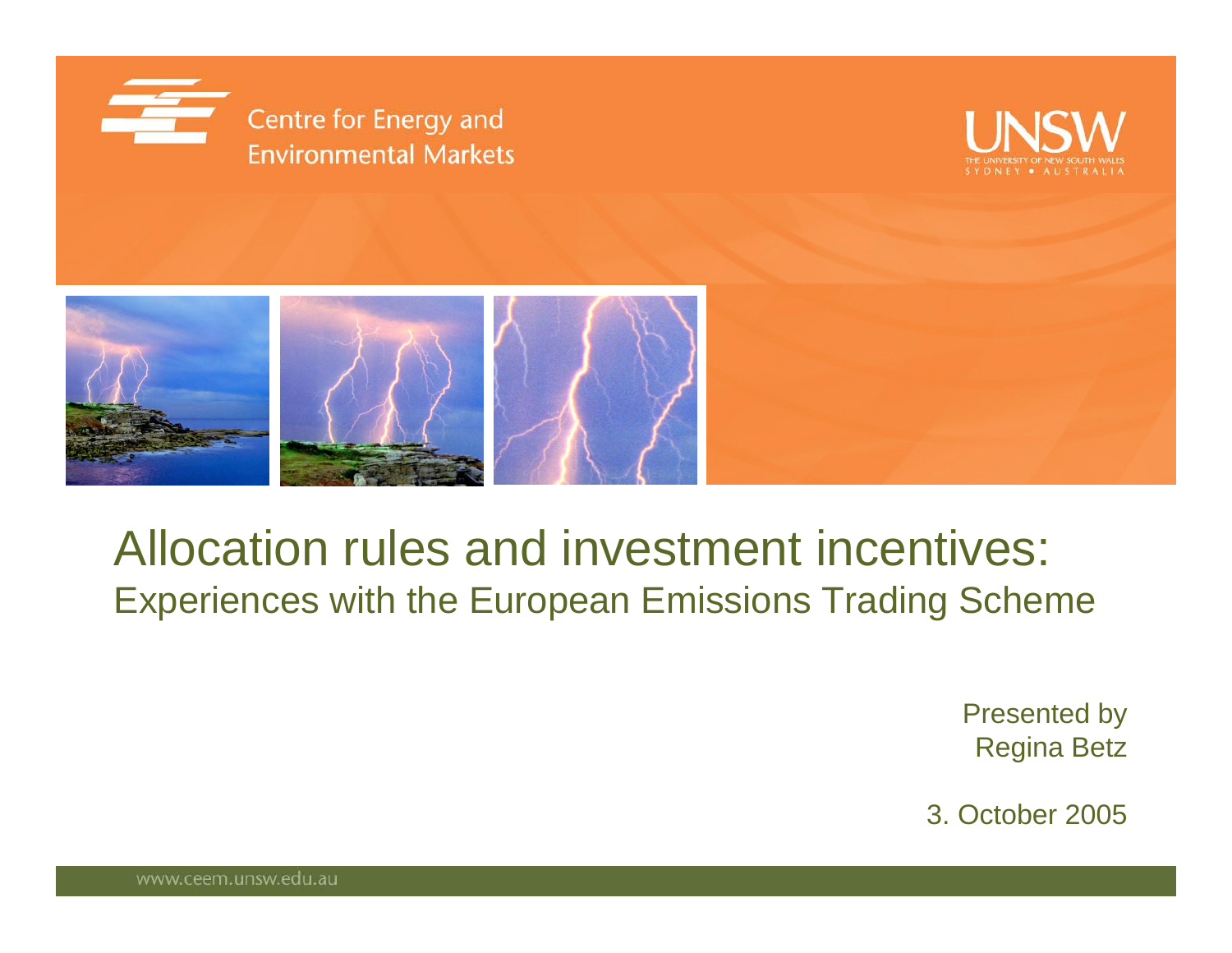



# **Background**

To combat climate change we need different (investment) decisions regarding energy production and fuel consumption

## Aim of the presentation

Assessment of how the EU ETS will lead to the right investment incentives to decrease greenhouse gas emissions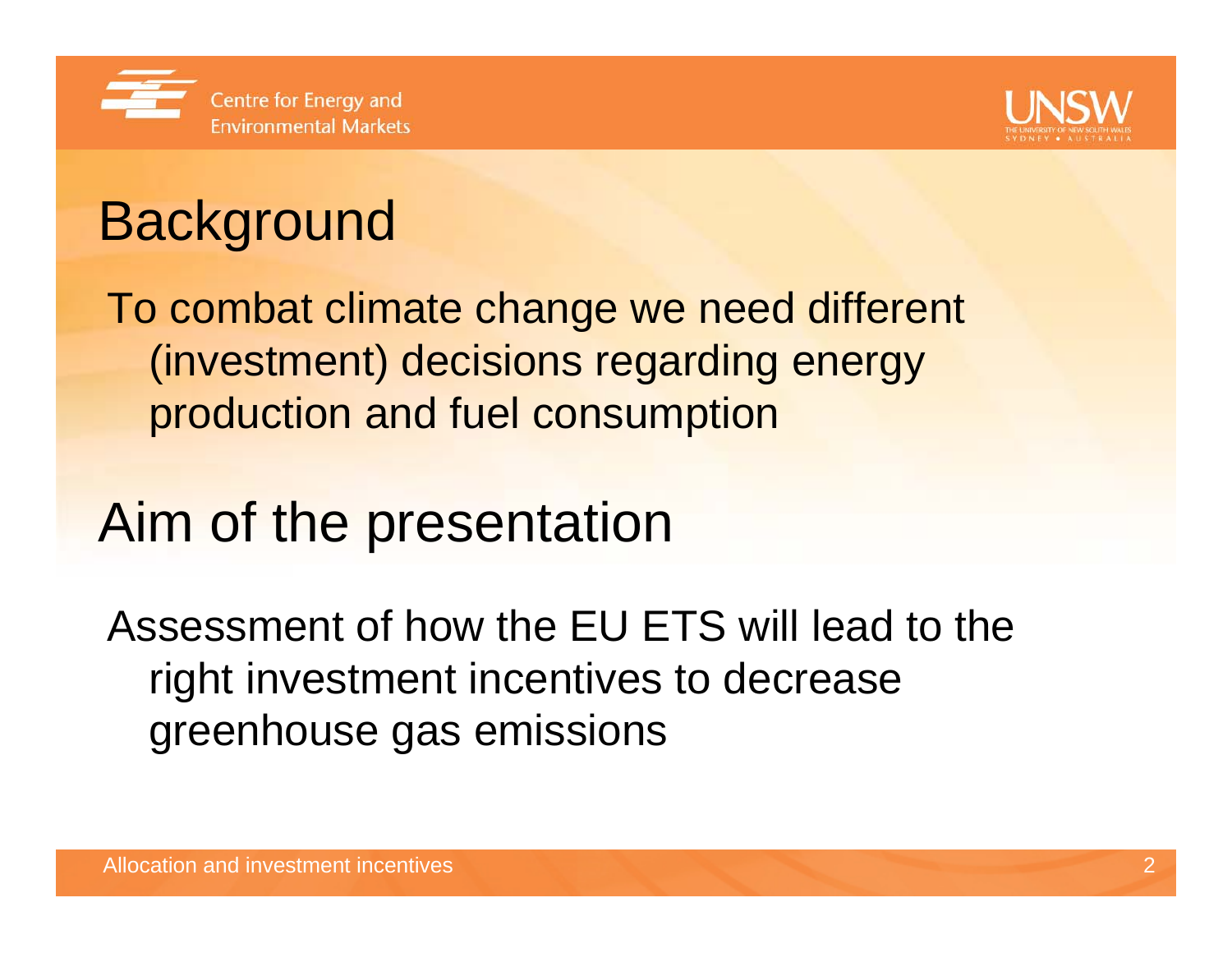



### What are the key features of the EU ETS?

- Regulated entities: ca. 11.000 CO<sub>2</sub>-intensive installations
- **Timing**: successive phases: 2005-07, 2008-12 etc.
- **Approach**: cap-and-trade system
- Covered greenhouse gases: only CO<sub>2</sub> + opt-in from 2008
- **Allocation method:** partially harmonized 2005-07: 95 % free of charge; 2008-2012: 90 % free
- **Flexibility**: banking and borrowing between/within phases
- **Accountable units**: EU allowances, CERs (CDM) from 2005 and ERUs (JI) from 2008, quantitative limits from 2008 -> no forestry CDM units
- **Sanctions**: harmonized financial sanctions for noncompliance (40 €/t in 2005-2007; 100 €/t from 2008-) & surrender missing allowances + public notification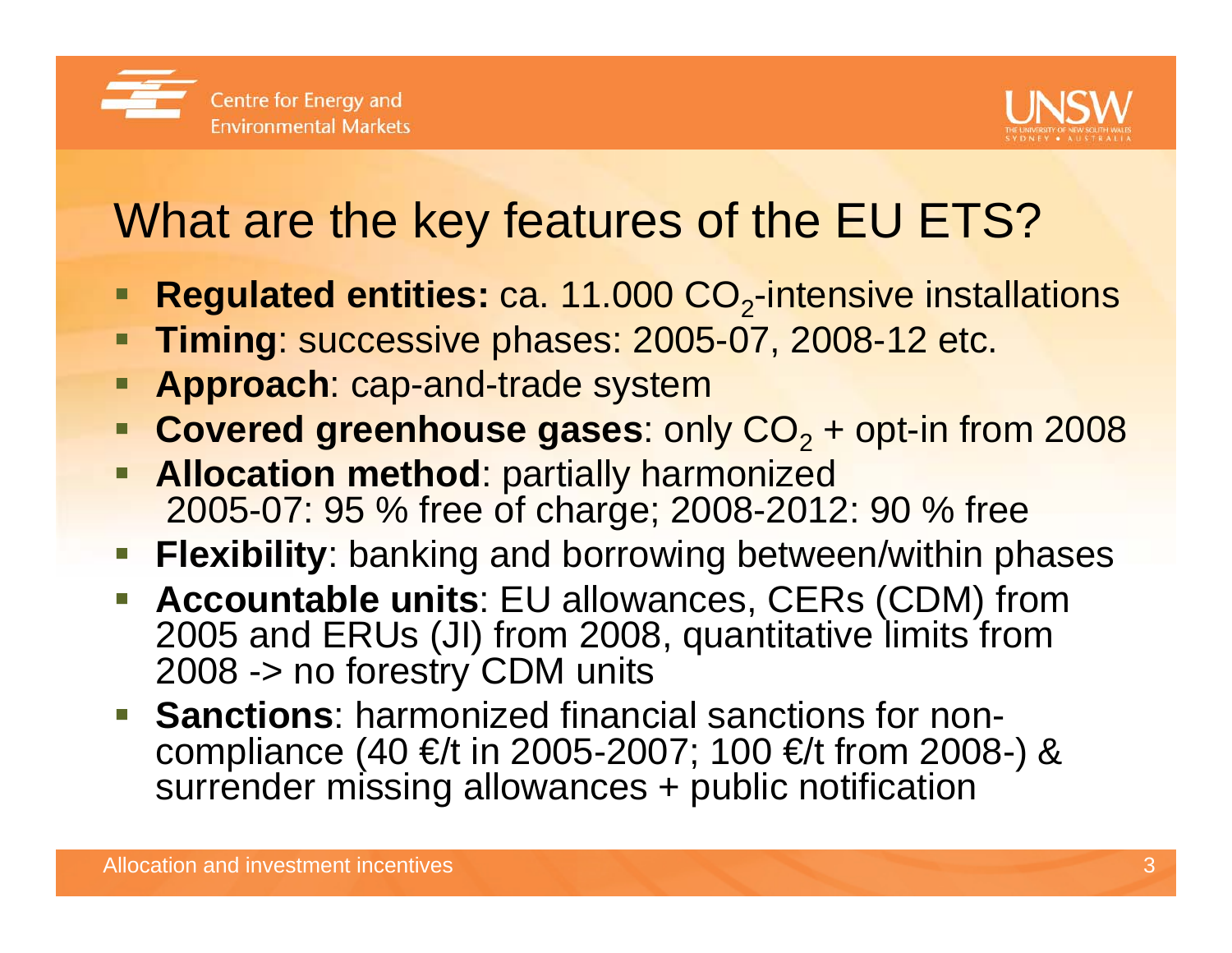



## Regulated Installations I

#### **Annex I** of the EU ETS Directive:

The threshold values given below generally refer to production capacities or outputs. Where **one operator** carries out several activities falling under the same subheading in the **same installation or on the same site**, the capacities of such activities are **added together**.

- *Energy activities*
	- **Combustion installations** rated thermal input **exceeding 20 MW** (except hazardous or municipal waste installations)
	- **Mineral oil refineries**
	- **Coke ovens**
- $\mathcal{L}_{\mathcal{A}}$  *Production and processing of ferrous metals*
	- Metal ore (including sulphide ore) roasting or sintering installations
	- Installations for pig iron or steel (primary or secondary fusion) including continuous casting, with a capacity exceeding 2,5 t per hour
- $\mathcal{L}_{\mathcal{A}}$  *Other activities*
	- Industrial plants for the production of
		- (a) **pulp** from timber or other fibrous materials
		- (b) **paper** and board with a production capacity exceeding 20 t per day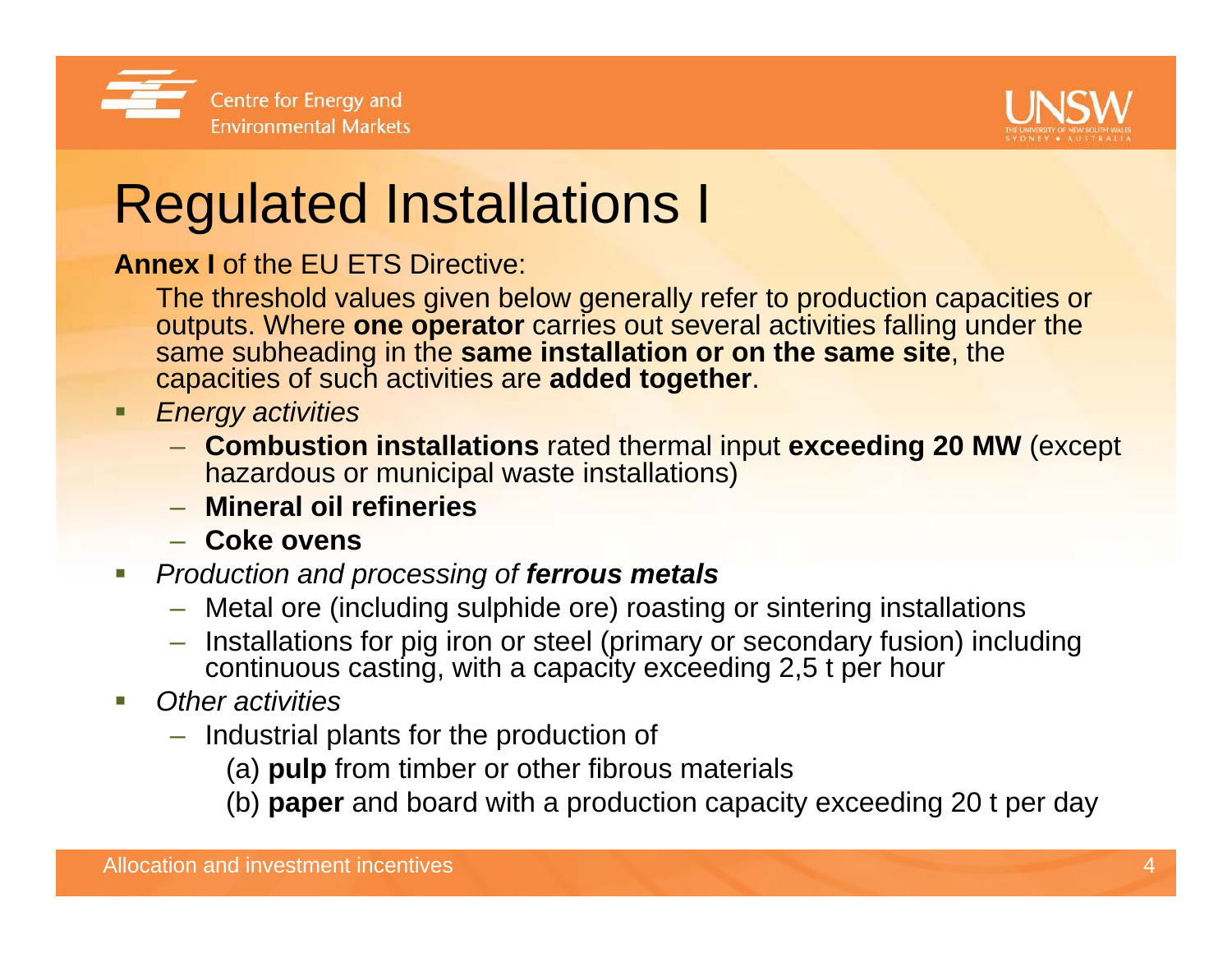



## Regulated installations II

#### Ξ *Mineral industry*

- Installations for the production of **cement clinker** in rotary kilns with a production capacity exceeding 500 t per day or
- **lime** in rotary kilns, production capacity> 50 t per day or in other furnaces with a production capacity exceeding 50 t per day
- Installations for the manufacture of **glass** including glass fibre with a melting capacity exceeding 20 t per day
- Installations for the manufacture of **ceramic products** by firing, in particular roofing tiles, bricks, refractory bricks, tiles, stoneware or porcelain, with a production capacity exceeding 75 t per day, and/or with a kiln capacity exceeding 4 m3 and with a setting density per kiln exceeding 300 kg/m3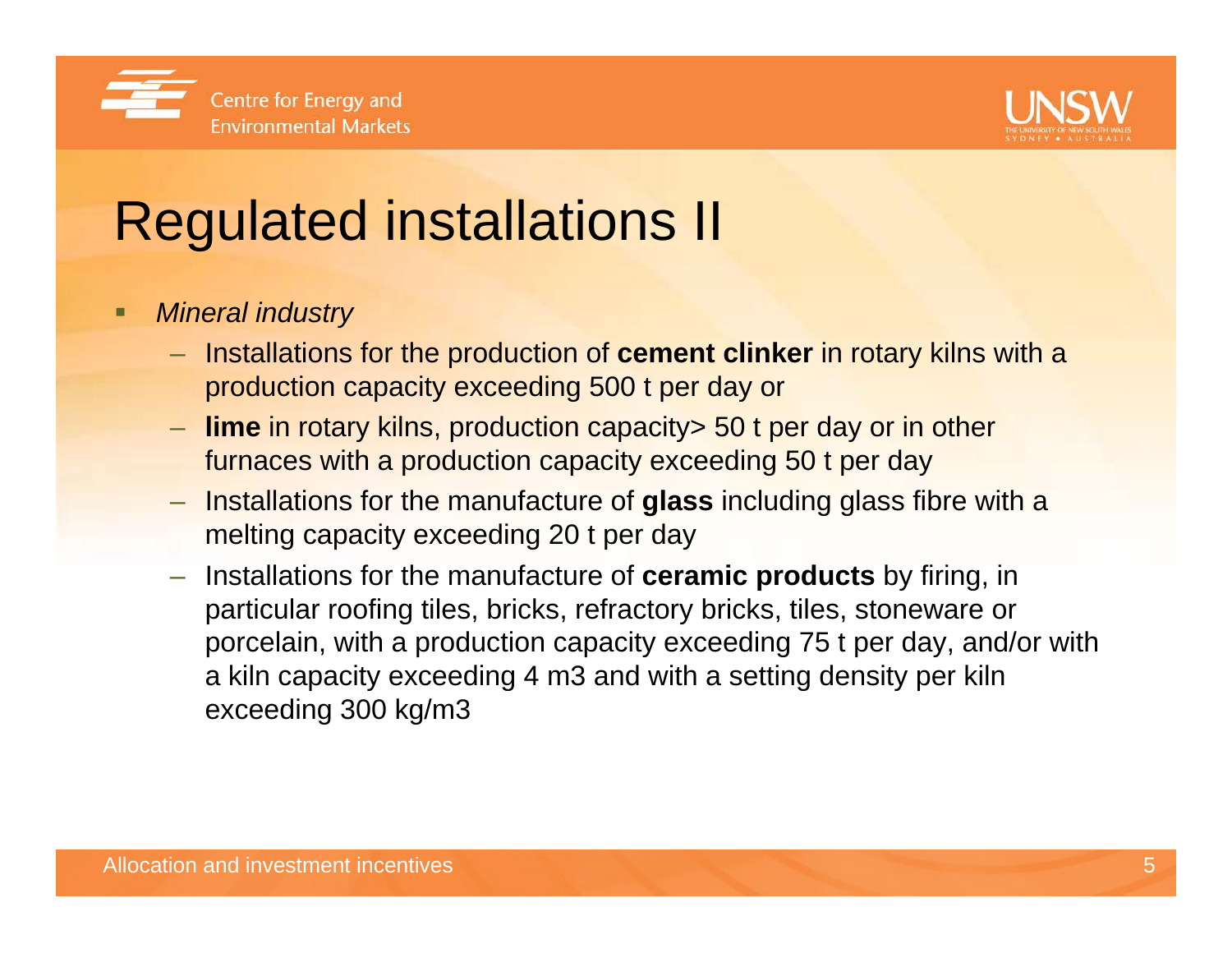



## Flexibility: Opt-in, Opt-out, Pooling

- **Opt-in (Art. 24):** frequently used e.g. Scandinavia (SE, FI) for CHP installations, SI installations 15 -20 MW, LV optional, AT for 1 installation.
- **Opt-out (Art. 27):**
	- NL: < 25kt CO $_2$  p.a. other installations not covered in other MS  $\,$
	- GB: for installations covered by UK ETS until 2006
	- $\bullet~~$  PL\*: < 5kt CO $_2$  p.a
	- BE\*: natural-gas compression plant, natural-gas transportation, military installations, combustion installation for heating purposes, emergency standby and safety installations for nuclear power plants
	- CZ\*: installation with respect to JI projects
- $\overline{\phantom{a}}$  **Pooling (Art. 28)**: mostly allowed, application needed. No overall picture so far to which extend used. France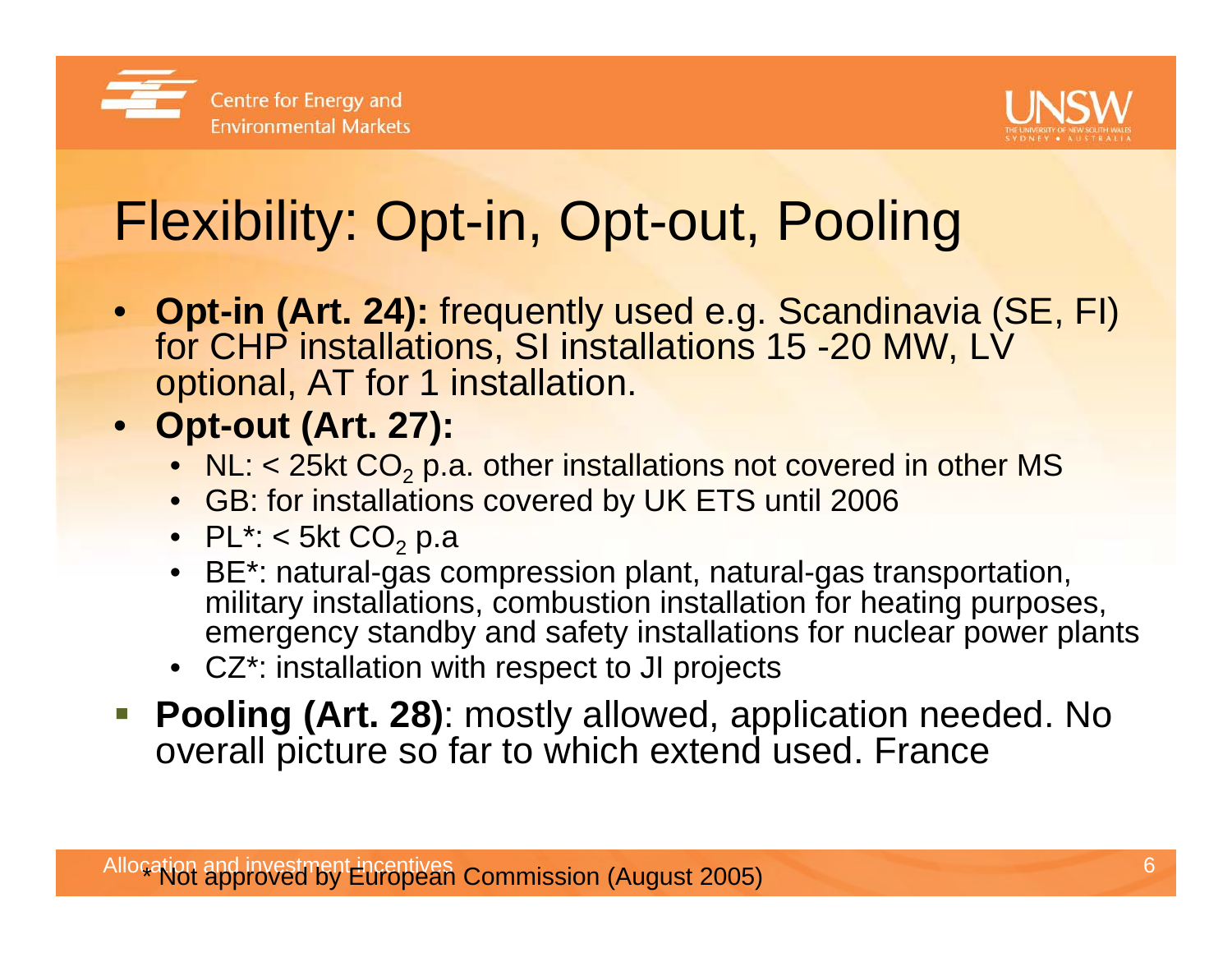



### Macro-Level Allocation

#### **Typical two-step approach**

- macro-level allocation defines total target for entire ET-sector or sub-sectors
- micro-level allocation governs allocation of allowances to installations
- apply mathematical "compliance factors" (<1.0) to guarantee consistency or use production share
- in new EU-MS cap is the outcome of installation-level allocation

#### **Macro level allocation**

- most MS use "with measures scenarios" to determine targets for 2005-07 for ET- and Non-ET-sector (only few MS like DE and NL include targets for household or transportation sector)
- heavy use of ERUs and CERs for 2008-12 in many EU-15 MS
- voluntary agreements used in GB and NL, BE (GER 15 Mt CO $_2$  lower)
- Some MS e.g. IR use cost-optimization approach
- most MS specify sub-sector targets (GB, IR, AT)
- reduction targets vary: trade-exposed industry < electricity sector

(incl. renewable target)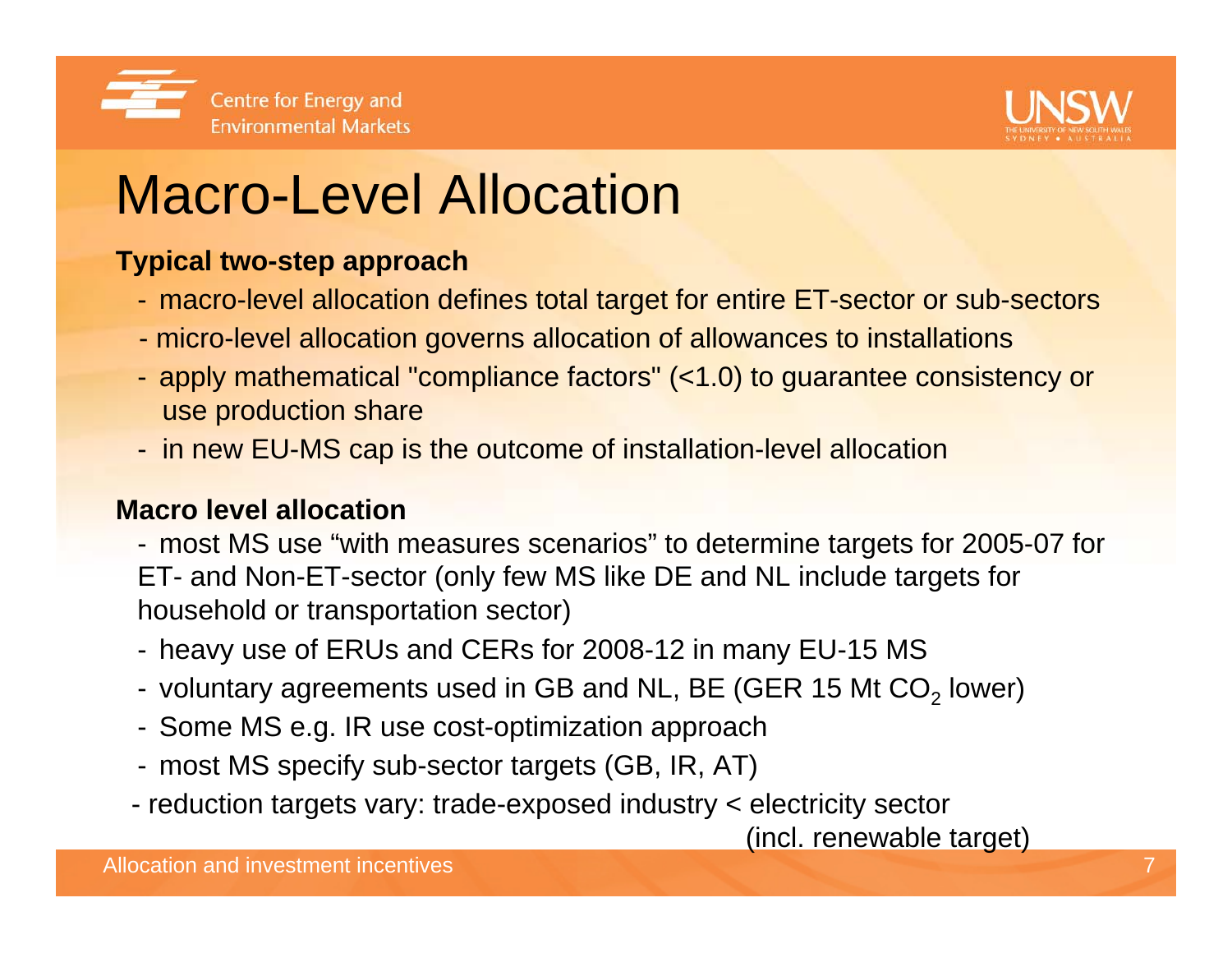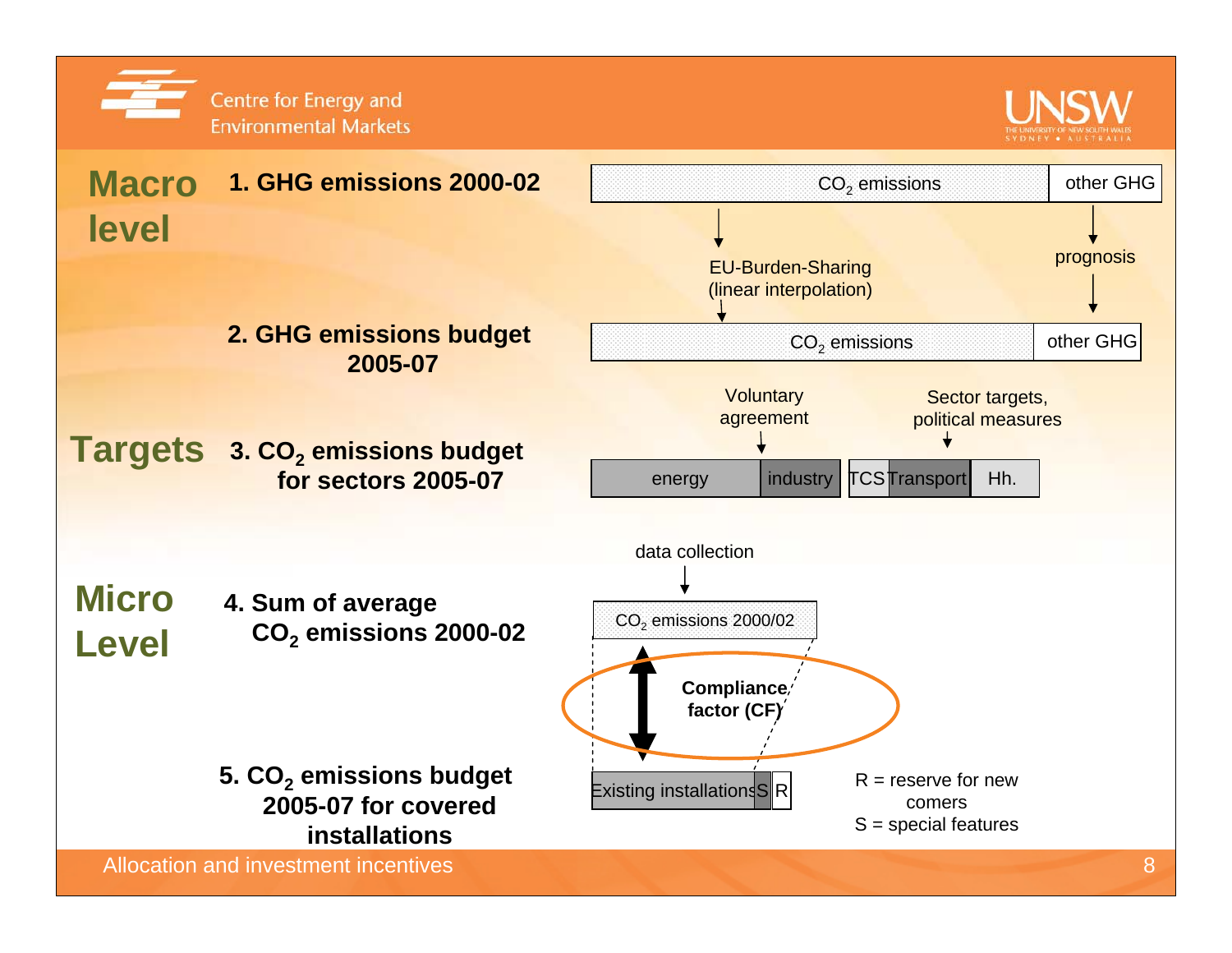



## Micro-Level Allocation

- **Allowances are allocated for free in most MS**
	- auctioning in DK (5%), HU (2,5%), LT (1.5%) and IR (>0.75%, revenues used to cover administrative costs)
- **Allocation based on historic emissions in most MS**
	- base periods between 1997 to 2003 (or averages)
	- exemptions / case of hardship and exclusion of the lowest year's emissions
	- almost all MS use growth factors (DE not)
- **Allocation based on average specific emissions in DK, LT, NL, FR, DE (benchmarking choice! -> more than 60 combinations!)**
- Other elements like degree days (LT, FI) or fuel CO<sub>2</sub> intensity (AT)
- **special provisions for CHP and other clean technologies, for process-related emissions, early action**
- **ex-post adjustments if emissions are "lower than expected" DE (< 40 %), LU (< 10 %), PT (<, > 30 % new entrants) not accepted by EU Commission!**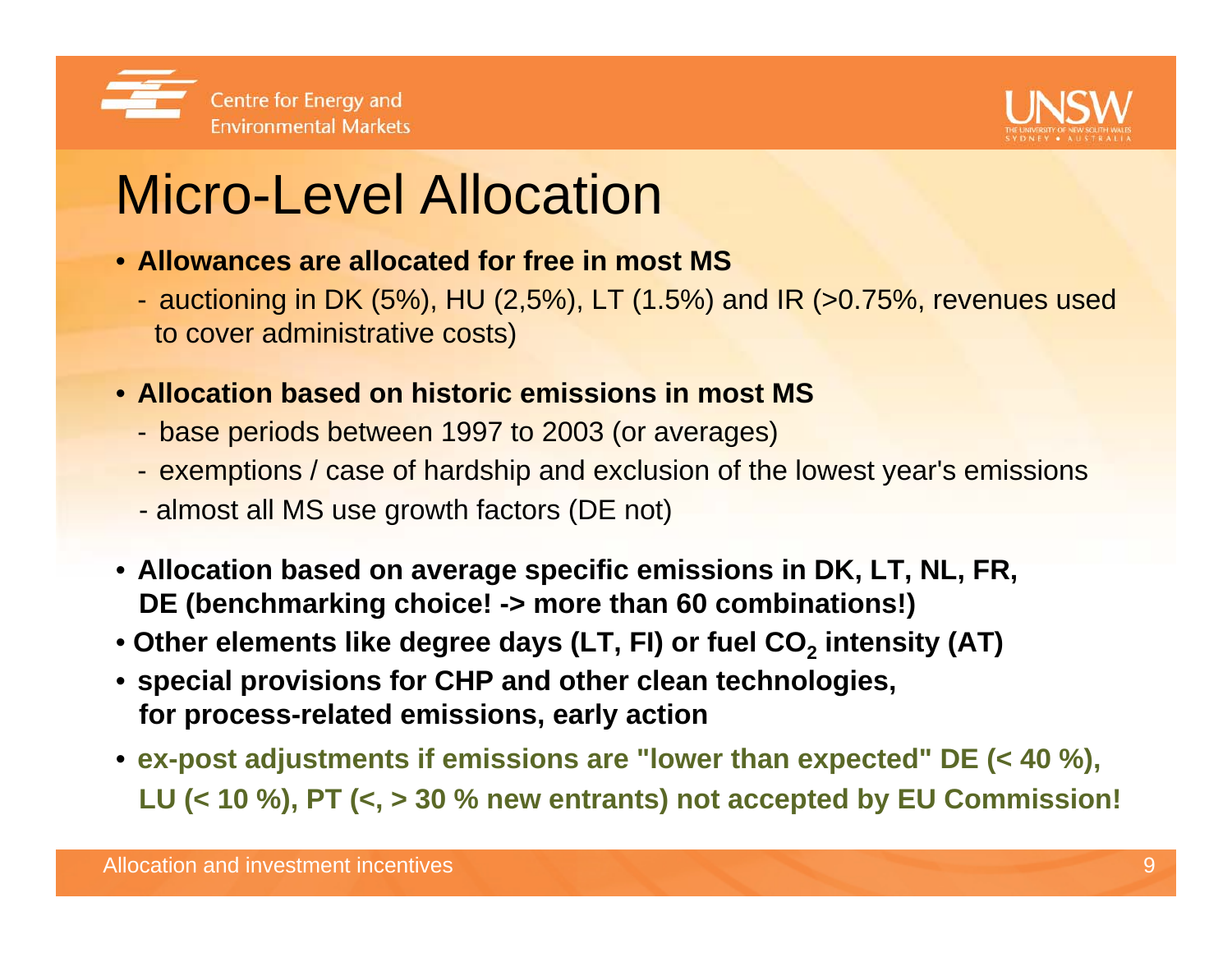



### What is the relation between allocation rules and innovation incentives?

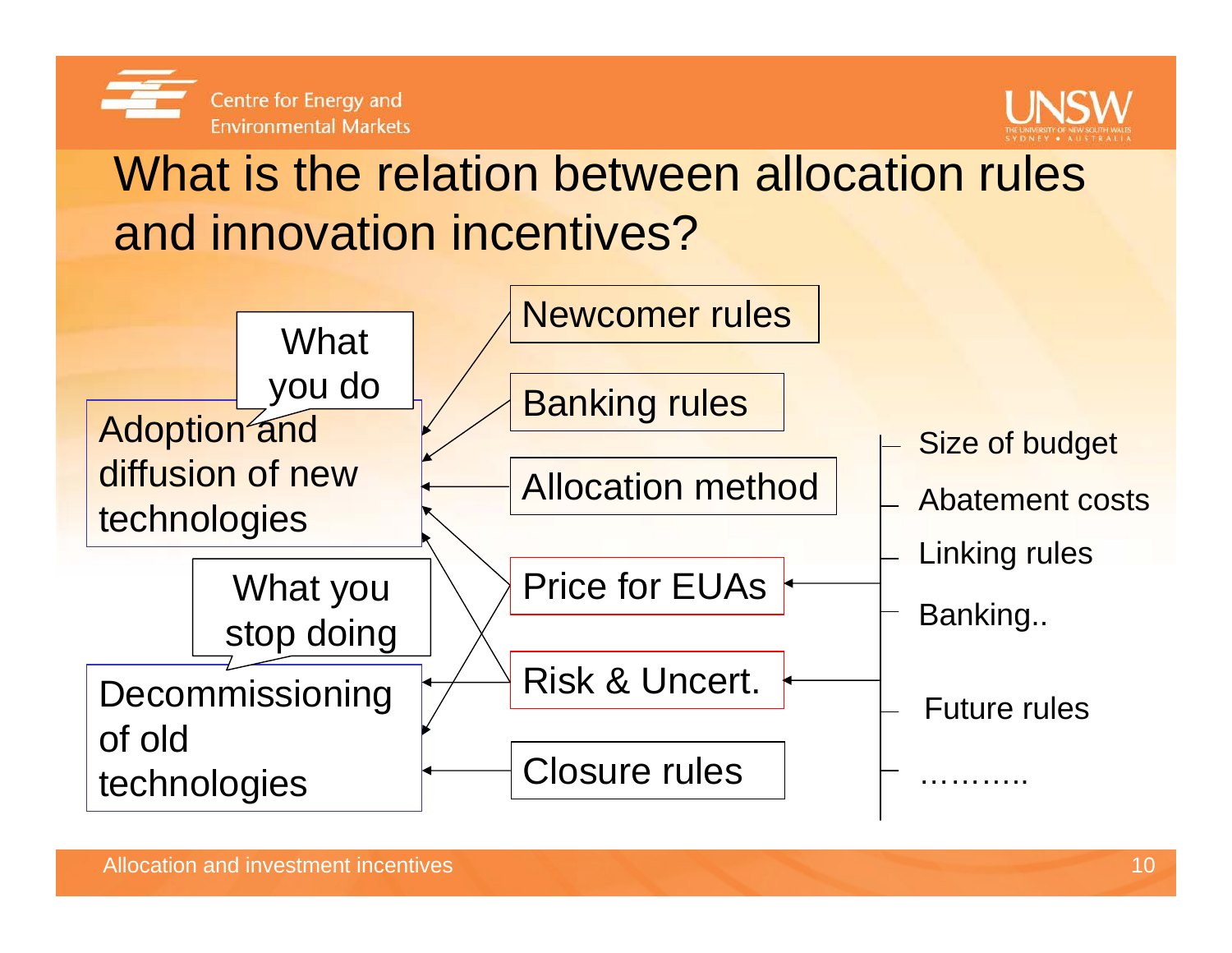



### Will allocation result in high prices?

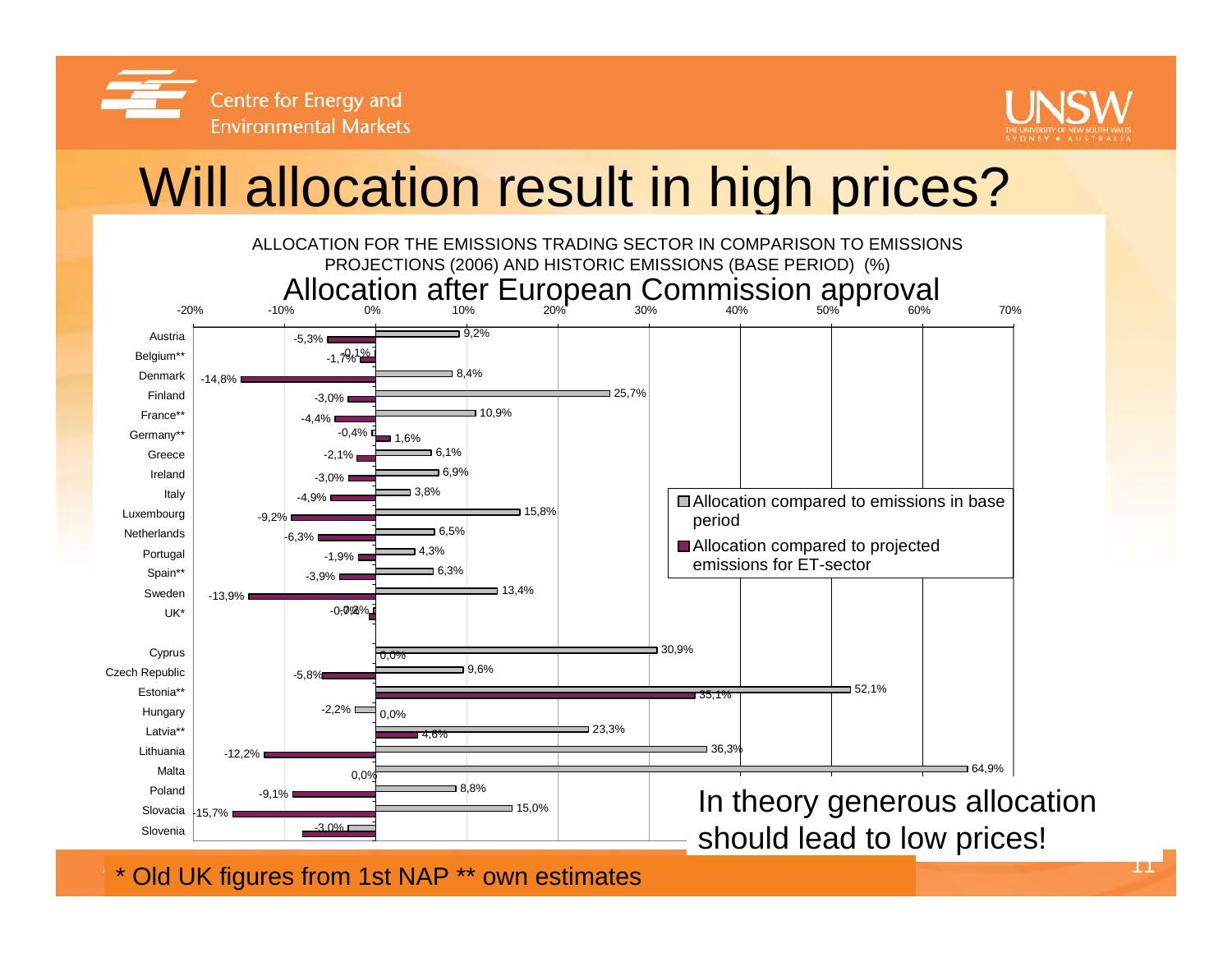

Centre for Energy and **Environmental Markets** 

### What was the impact of the EU Commission?

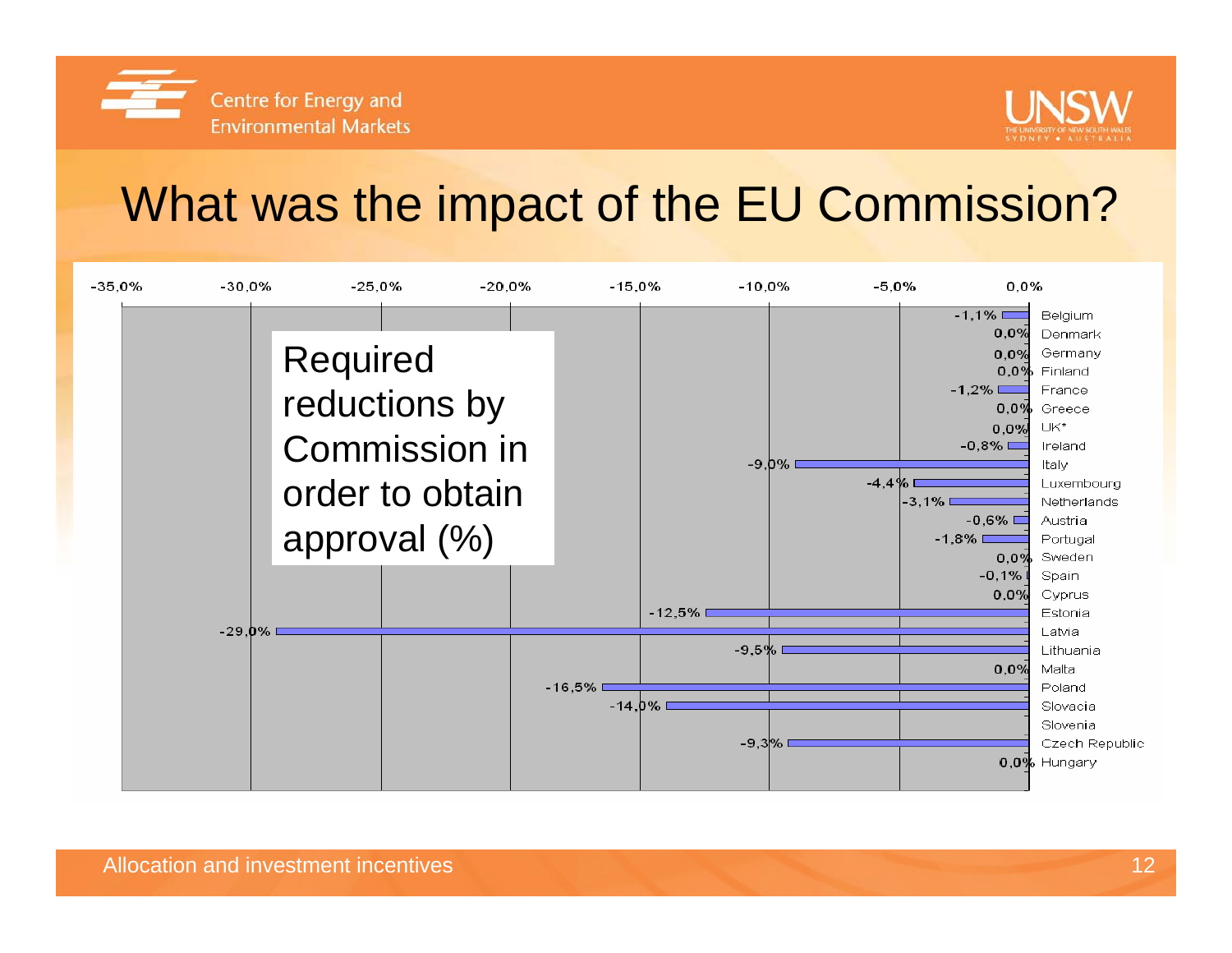



## Price Development of EU Allowances



**25.5 COM critisesItalian NAP**

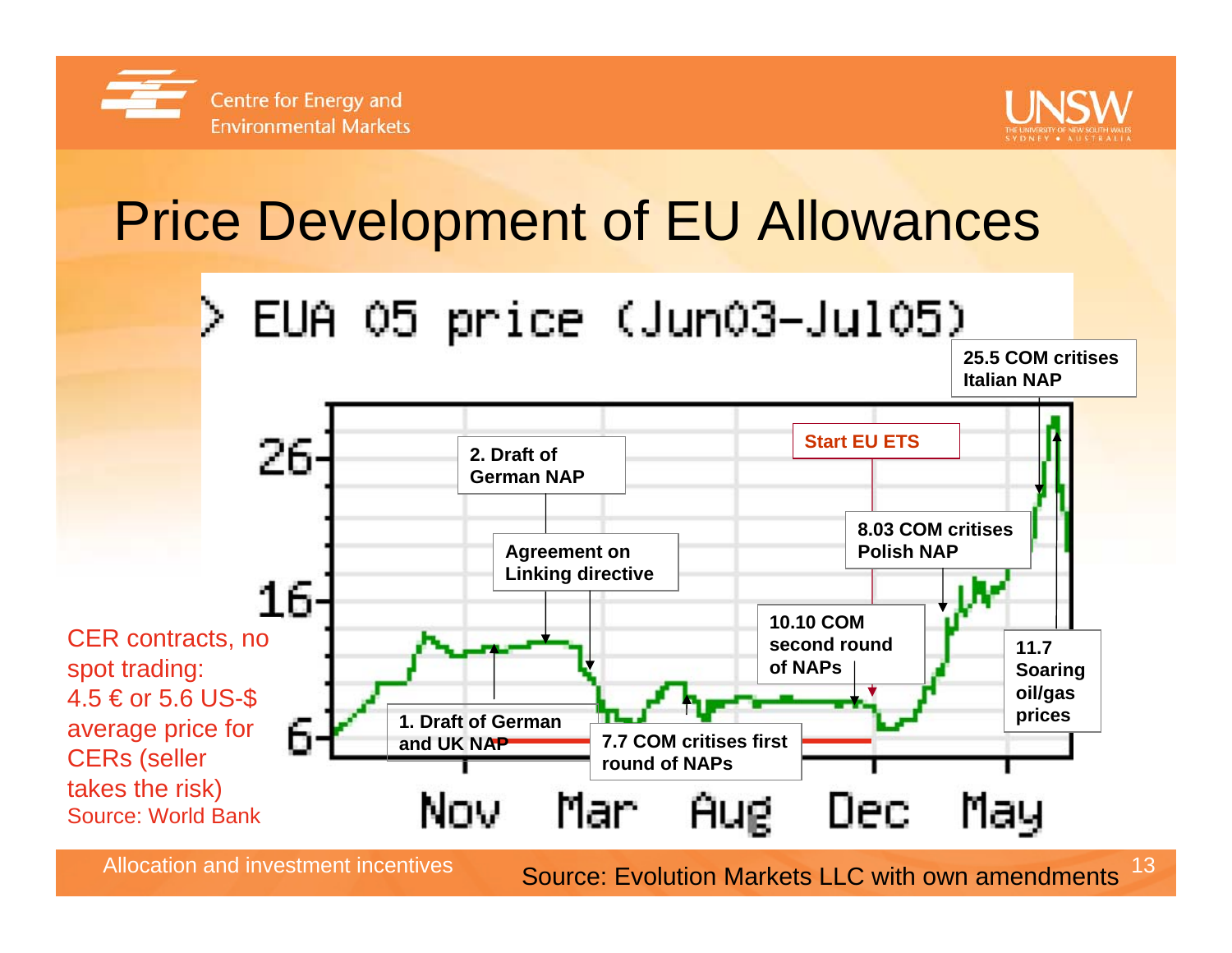



### Market is not mature

- ٠ CERs and EU allowances fully fungible -> Why this price difference?
	- **Independent Transaction Log is not functioning -> risk premium**
	- **DearFY** Other project related risks -> the real cause?
	- Little supply -> prices should reflect this scarcity
- □ Little trading volume at the beginning (today higher: 20 Mt CO $_2$  per month, 10% of allocation)
	- No pressure to trade today -> borrowing up to 2007 possible
	- Not all registries are in place today (14 missing including Italy, Poland)
- п Influence on price:
	- Supply:
		- Ш  $\textcolor{red}{\bullet}$  JI/CDM supply (50-100 Mt CO $_2$  in first period)
		- П Registry of transition countries not operational
		- New entrant reserves (around 200 Mt CO2 which will be partly auctioned or cancelled if not used by new entrants)
	- Demand:
		- Economic growth
		- Weather (rainfall, temperature, wind speed)
		- **Fuel price spreads (gas/coal)**
	- Potential manipulation:
		- to show that trading is not functioning
		- to influence allocation in 2008-2012, which will be decided mid 2006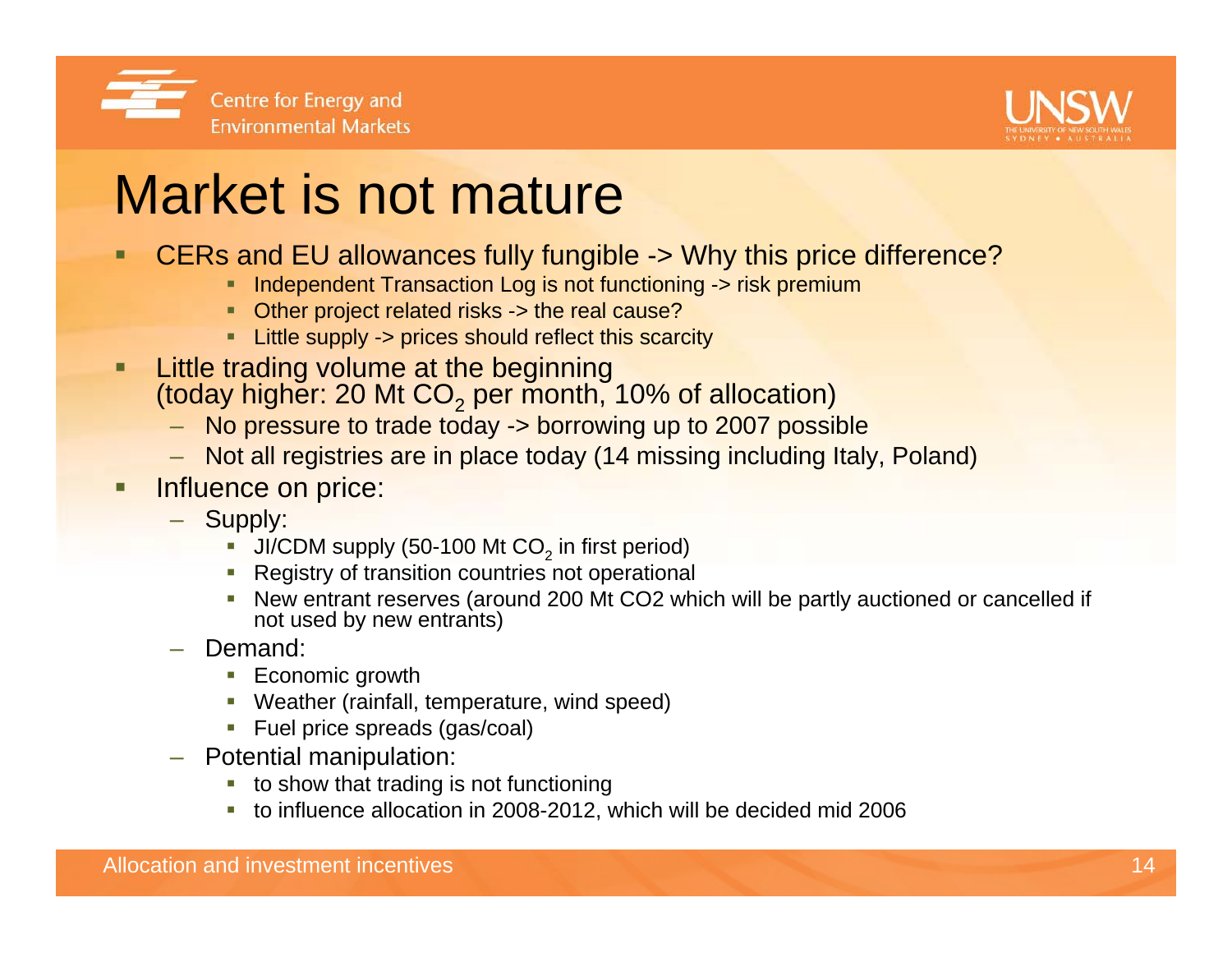

# Allocation mechanism: Auctioning – Free

#### **Innovation incentive for existing installations:**

- **Under certain assumptions there is no differences** between auctioning and free allocation
	- freed-up allowances can be sold
	- less allowances have to be purchased in case of auctioning
- **However:** 
	- Diffusion: auctioned allowances increase the benefits from lower prices compared to free allocation
	- $-$  Price signal: auctions may produce good early price signals and companies have an incentive to assess their marginal abatement costs early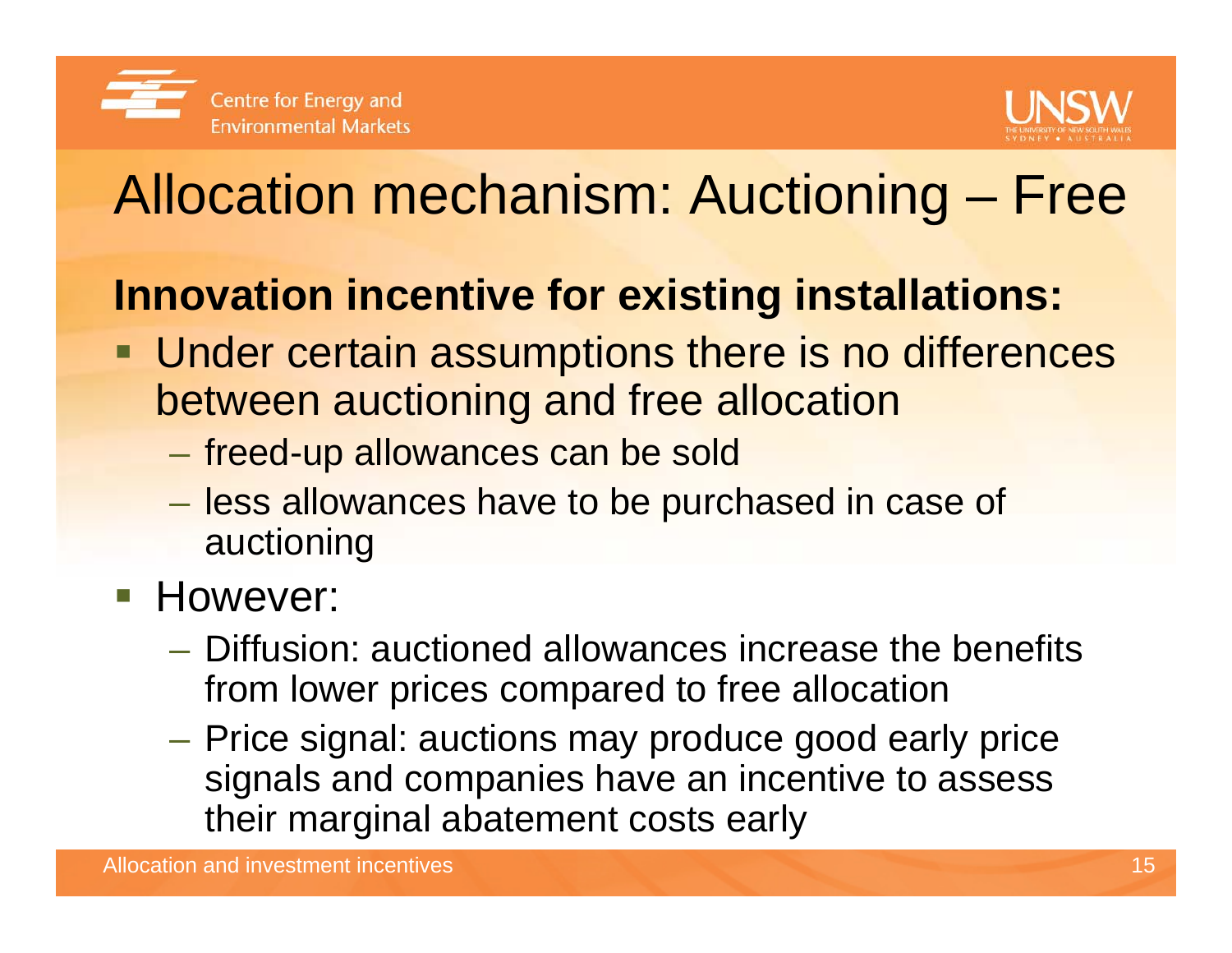



## New entrants (NE) – closure rules

#### **Implementation:**

- └ All Member States allocate new entrants' allowances for free (exemption: electricity installations in Sweden beside CHP) based on a reserve (first-come-first-served rule)
- Г All Member States terminate allocation after closure (required by directive)

#### **Innovation incentive:**

- └ Auctioning and grandfathering have different effects dependent on new entrant and closure rules
- п Incentive to invest:
	- NE buy on the market:
		- **Allocation for free for existing installations will have negative impact on investment**
		- With auctioning for existing installations high incentive
	- NE get allowances based on stringent benchmark
		- With allocation for free for existing installations will delay investment (no anticipated investment)
	- After closure allocation terminates:
		- **EXALLE INCOTE:** Little incentive since no opportunity costs -> transfer rule helps
	- After closure allocation continues
		- Г High incentive since opportunity costs -> not in line with EU directive
- $\Box$ Incentive to invest in lowest  $CO<sub>2</sub>$ -emissions technology:
	- –NE buy on the market: high
	- NE get allowances for free the incentive depends on benchmark:
		- Г High for uniform benchmarks
		- Low for sub-benchmarks e.g. fuel or technology specific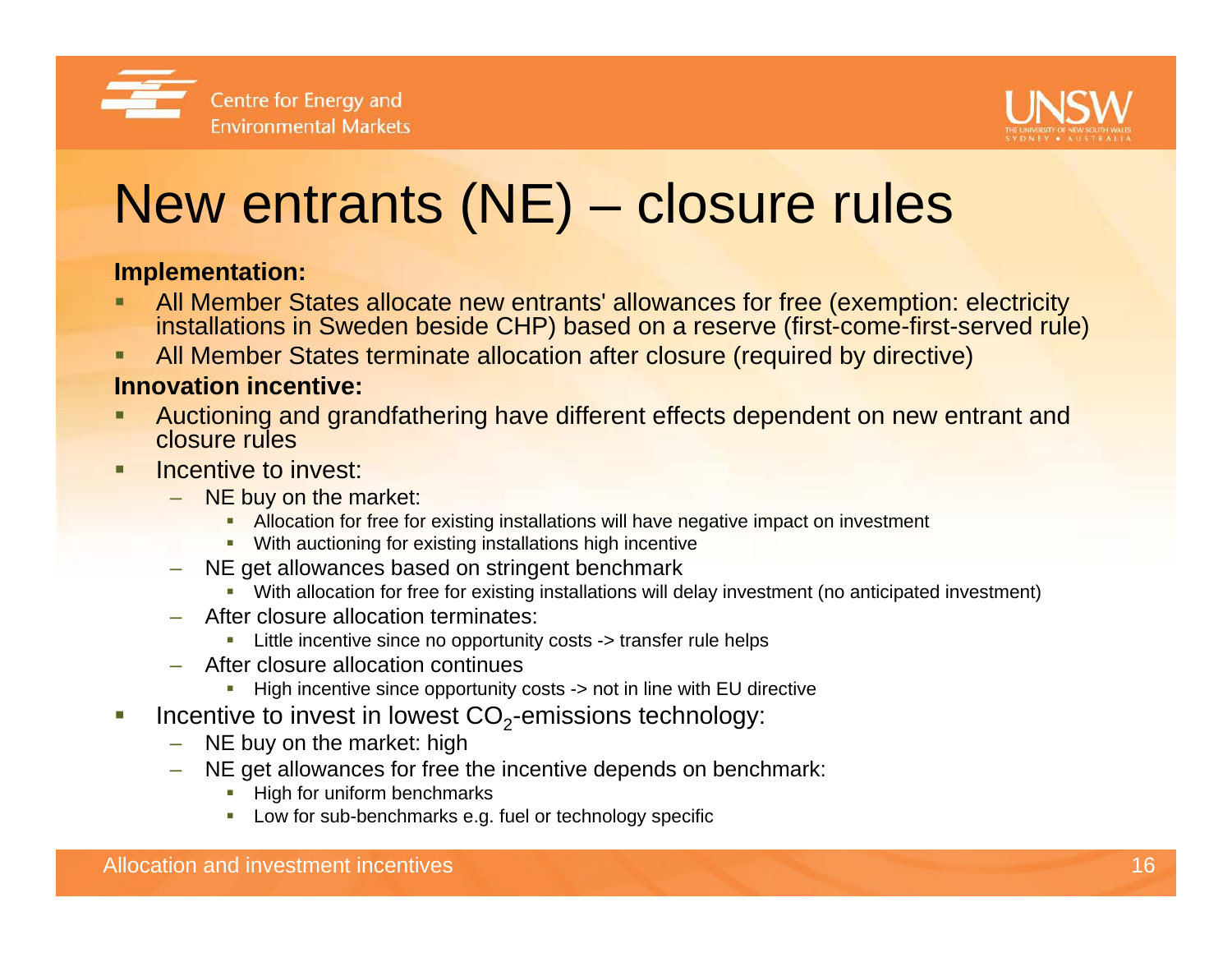



# Banking

#### **Implementation:**

Almost all MS will ban banking of allowances from 2007 to 2008 (Poland & France allow for restricted banking) Considerations:

- **Excess allowances from MS with banking provisions flow into MS** without banking provisions
- difficult to estimate total quantity of banked allowances by the time the allocation plan for the second phase has to be submitted (6/2006)

#### **Innovation incentive:**

+ allows for buffering allowances -> improves profitability of new investments but may

- reduce future investments (prices impact)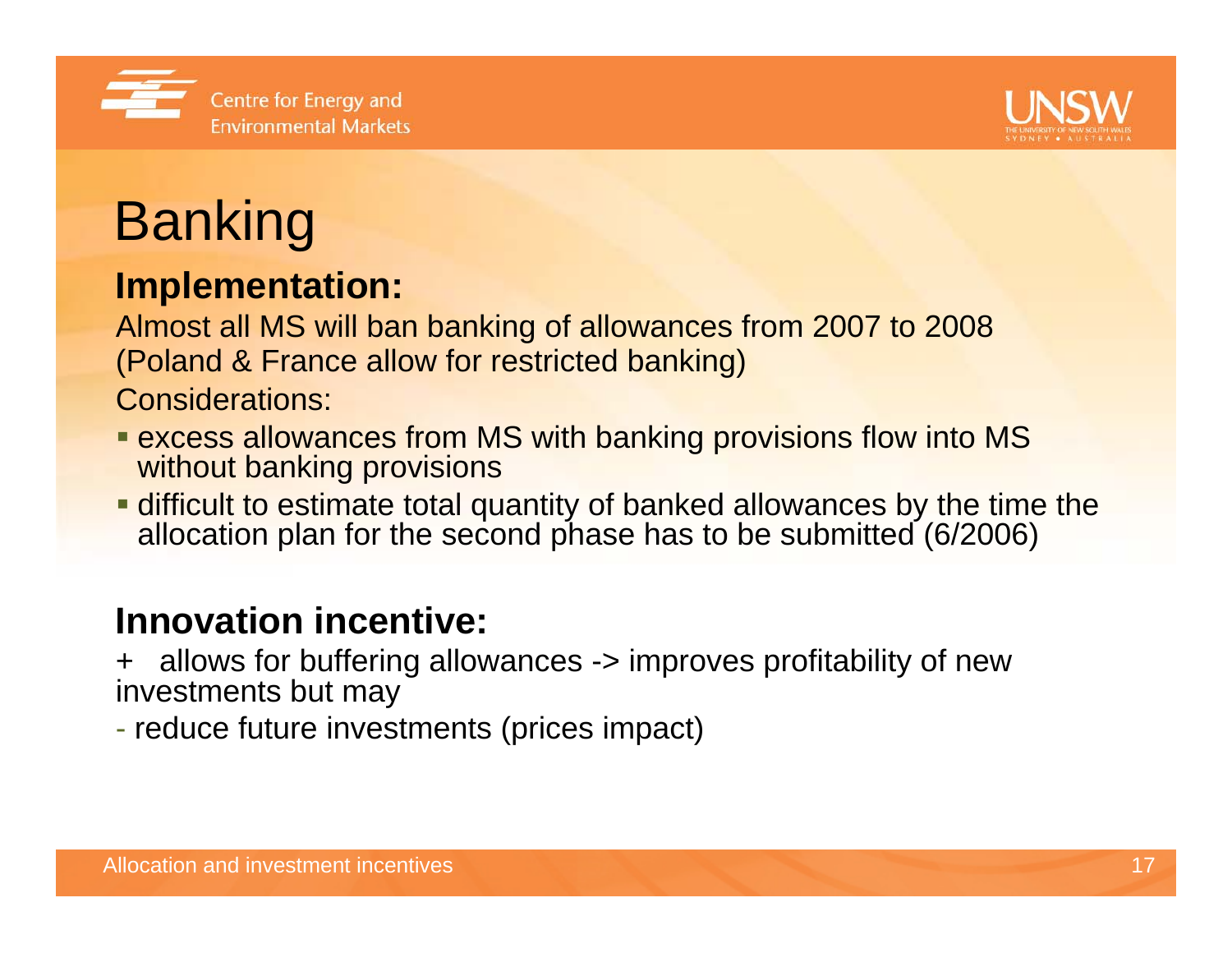



### Future allocation rules

#### **Implementation:**

- L Only few member states mention future allocation rules (e.g. Germany)
- **If mentioned in the 1. NAP but the Commission has not approved** 2. NAP rules, impacts on investment certainty

#### **Innovation incentive:**

- F Future allocation rules are important for investment certainty -> risk of updating will have negative impacts on innovation!
- l. For long term investment (e.g. a coal fired plant will need 5 year planning and 20 years for amortization) the time span of the 1. national allocation plan and the 2nd are too short
- F Recommendation: Information about future targets and rules are necessary to drive long term investment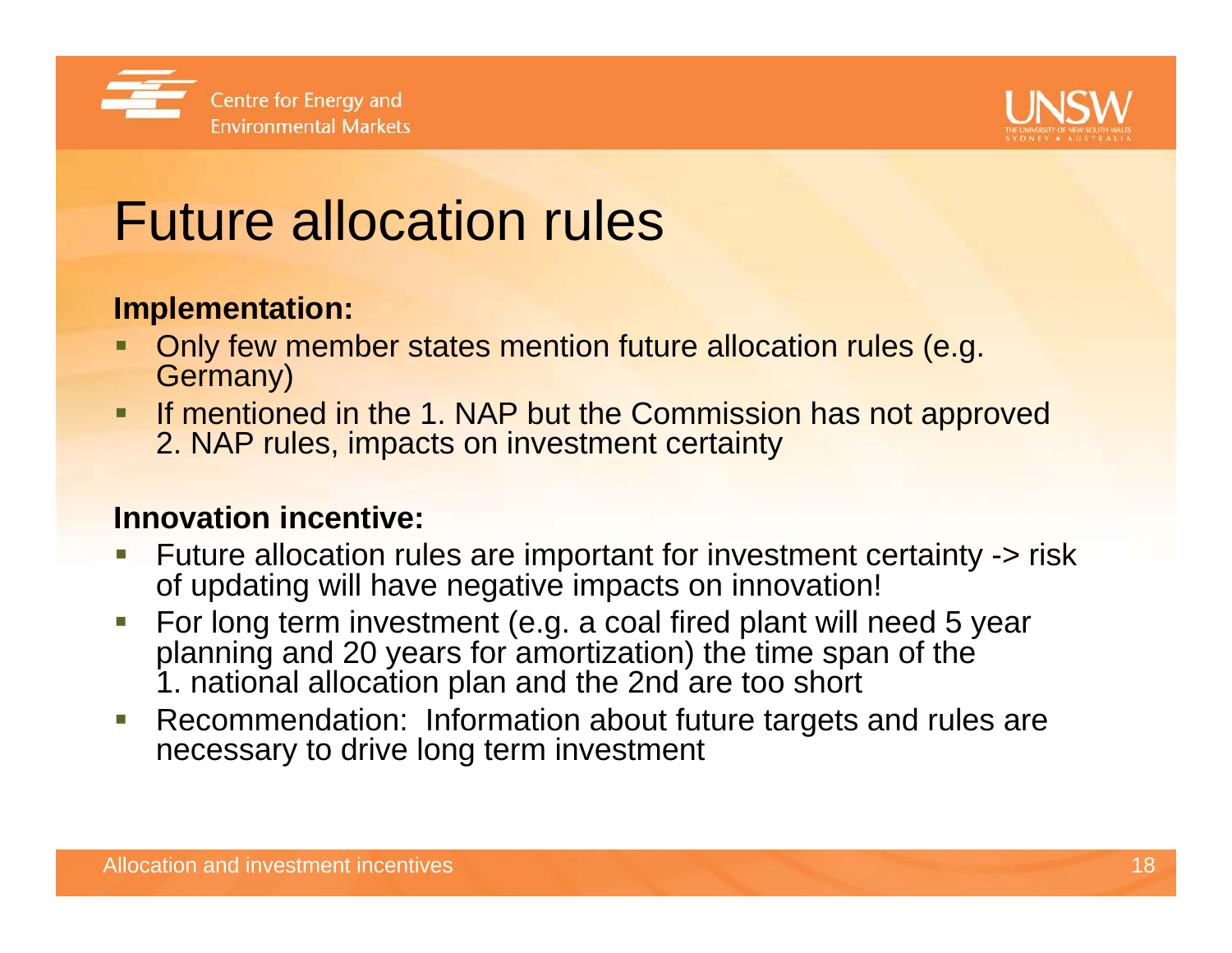



#### Overview of selected allocation rules and MS

| <b>Rules</b>           | <b>Number MS with</b>                              | <b>Number MS without</b>                                                               |
|------------------------|----------------------------------------------------|----------------------------------------------------------------------------------------|
| <b>Auctioning</b>      | 4 (Denmark, Hungary,<br>Ireland, Lithuania)        | 21                                                                                     |
| <b>Newcomers</b>       | <b>BAT: 16</b><br>Benchmark: 7                     | <b>Estimations or based on</b><br>projected emissions: 2<br>No information: 1 (Cyprus) |
| <b>Closure</b>         | Further allocation: 0<br>No further allocation: 15 | No information/ not decided:<br>10                                                     |
| <b>Transfer option</b> | <b>Explicitly mentioned: 9</b>                     | No information / not decided<br>yet: 3<br>No transfer: 5                               |
| <b>Banking</b>         | 2 (Poland and France<br>restricted banking)        | 22 (Malta not decided yet)                                                             |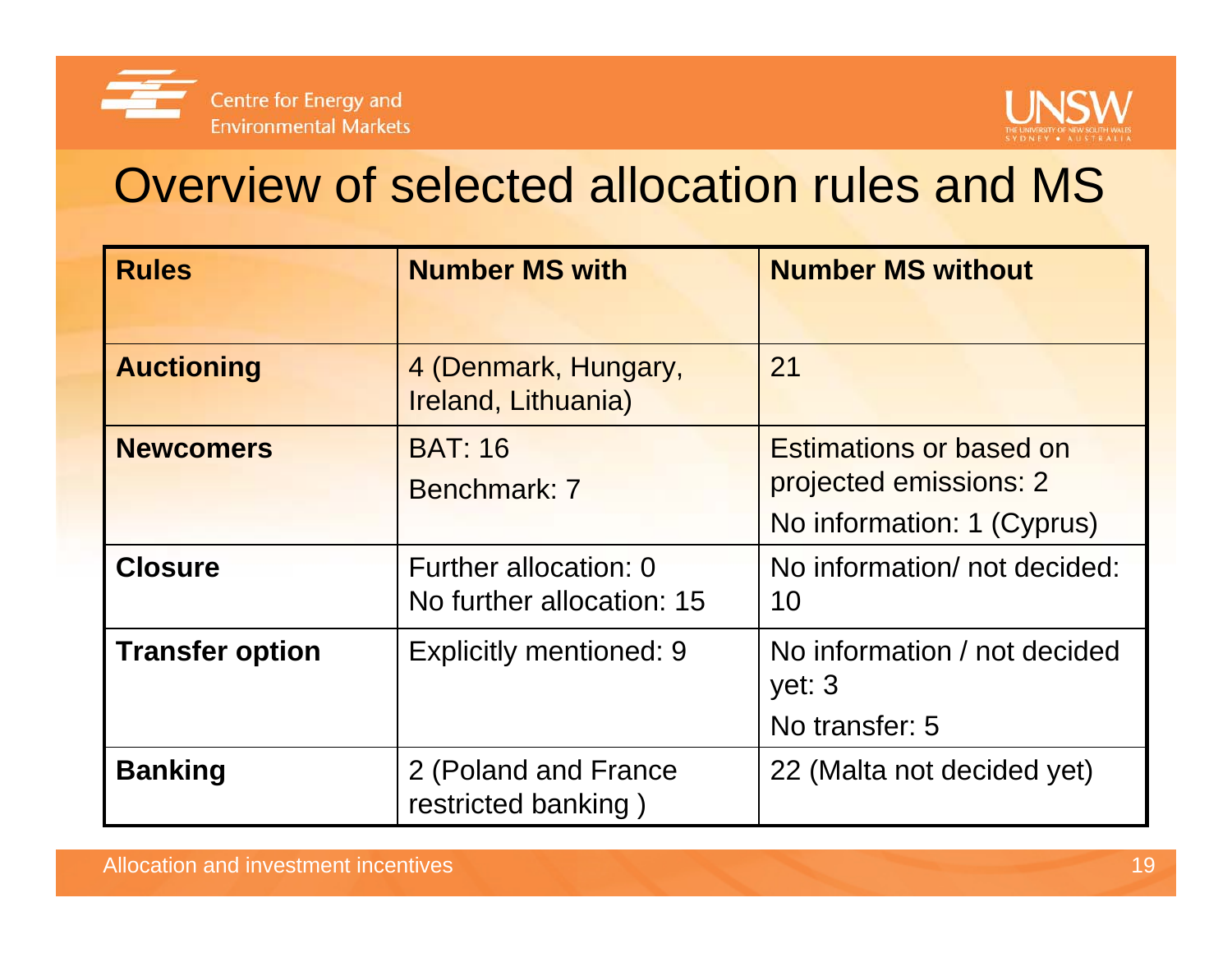



### **Conclusions**

#### п **EU ETS ambitious effort and EU policy innovation:**

- More than 11,000 installations in 25 countries
- Г **Sound framework – fundamental design choice:**
	- Deterrent sanctions
	- Robust monitoring
	- Implementation in different phases with review options gives flexibility for improvement

#### п **Poor innovation incentives likely in first trading period:**

- Size of ET-budget -> low prices:
	- **Low effects on ET-sector -> generous allocation**
	- High effects on non-ET-sector (households, transport)
- Auctioning low effects since 99.8 % for free
- New entrant rules
	- **Benchmark for homogeneous group -> higher effect**
	- Best available technology -> little effect
- Closure rules low effects -> transfer rules positive effect
- Future allocation rules low effects
- Renewables are not directly covered and promoted (only indirect through elec. price)
- П **Design choices of allocation heavily influenced by industry lobbying**
- H **Ways forward – proposed changes:**
	- More auctioning
	- Stricter targets
	- New entrants buy on the market and allocation is continued after closure